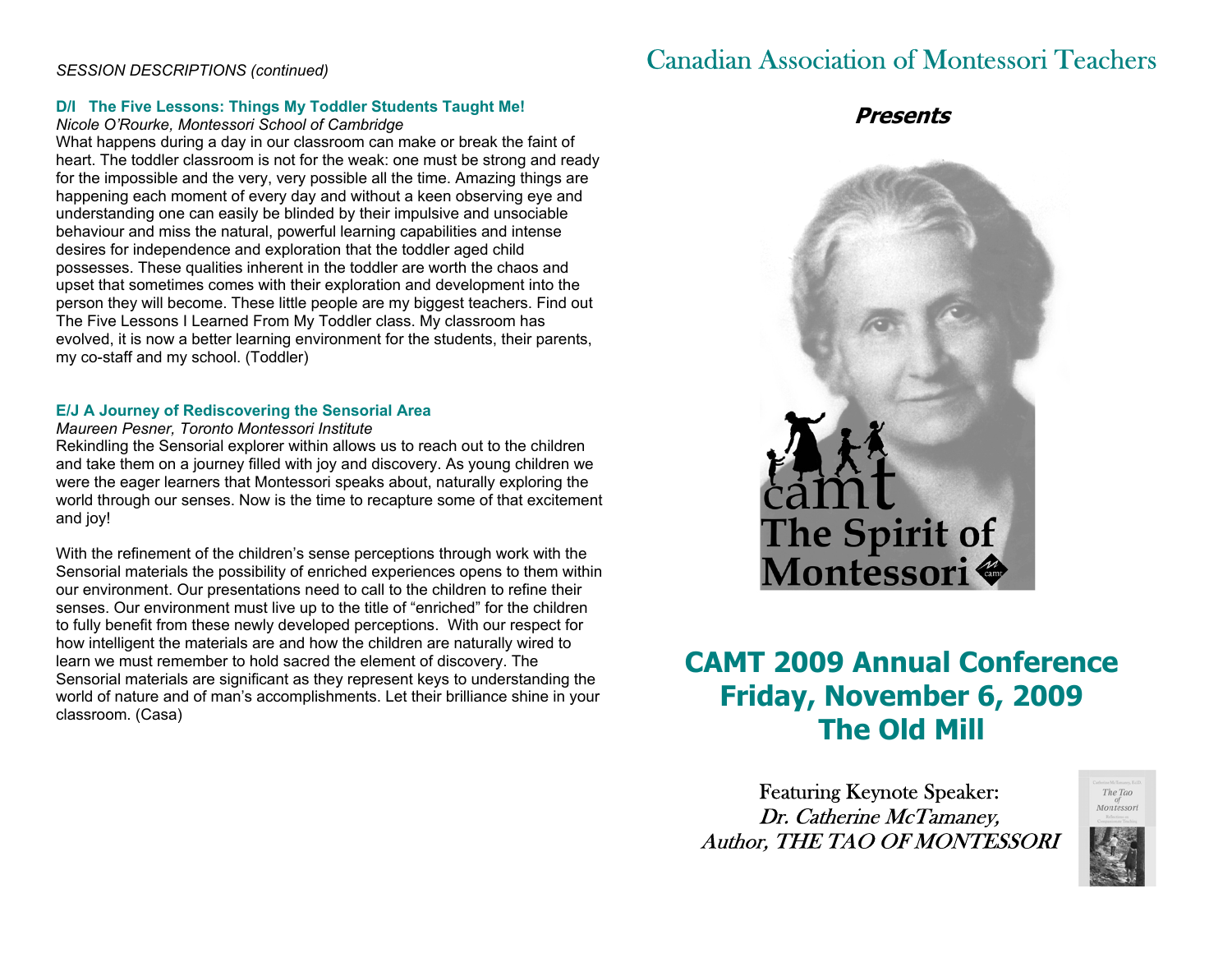## Keynote Speaker **QUESTS: The Spiritual Preparation of the Teacher**



The Spirit of Montessori<sup>•</sup>

#### **Dr. Catherine McTamaney, Author, THE TAO OF MONTESSORI Faculty, Peabody College of Vanderbilt University, Nashville, TN**

Dr. McTamaney addresses our own endless quests to connect with spiritual selves in order to better serve the children in our classrooms. This presentation offers a practical perspective on the struggles of remaining mindful and the essential work Montessori teachers do when they acknowledge their own spiritual needs.

Catherine McTamaney is the author of *The Tao of Montessori*, a collection of reflections on compassionate teaching that quickly became a favourite of Montessorians after its publication in 2005. Dr. McTamaney serves on the faculty at Peabody College of Vanderbilt University, where she teaches coursework in education policy and advocacy. She is a former Montessori student, Montessori teacher, Montessori school director and the mother of two Montessori children. A recognized national speaker, Dr. McTamaney lives in Nashville with her family.

Here's what she had to say in a recent interview with Public School Montessorian editor Dennis Schapiro about her book:

*It is about the basic goodness of Montessori teachers. It's about sacred struggles the strength that Montessori teachers develop in admitting their uncertainties and finding ways to honor children and maintain their own sanity.* 

*There is something rebellious and idealistic and drenched in hope that we all carry. But ours can be an isolating and lonely practice. For all the joy of seeing children grow, we can get lost in the mundane and monotonous and maliciousand forget the idealism. It's not difficult to turn cynical.* 

*My hope is to help teachers reconnect with the hope and decency that brought them to Montessori in the first place, even when the day-to-day challenges seem overwhelming. I want to remind people that they are part of a larger community. But community or not, this is not easy work.* 

*The last thing I want to do is pretend there are no challenges. It's OK to acknowledge those challenges. It could be that struggling with them is the only way we can move past them and rediscover our roots.* 

Workshops *(Note: Workshops will be offered twice, unless indicated otherwise)* 

### **A/F A Lens Inward: Self-Observation and the Montessori Teacher** *Dr. Catherine McTamaney*

The workshop session will focus on our obligation as Montessori teachers to observe our own practices as we try to perfect them for the children we serve. We are well trained in observing children and understand the importance of those observations toward creating the prepared environment. This workshop will focus on observing ourselves as teachers to be sure that the conclusions we draw as scientists in our classrooms are sound. (ALL)

## **B/G Learning to Follow Their Lead**

*Wendy Agnew, Montessori guide, teacher educator, consultant, and naturebased performance artist* 

What moves us? That question is the basis of education, romance, cognitive and creative exploration and most things that keep us alert, attentive, and engaged. How do we encourage the children we teach to be moved? As Montessorians, we know it's not a process of instruction so much as one of inspired permission.

This workshop begins with the concept of artful following, highlighting moments of excellence and grace in a variety of Montessori settings. It proceeds into a deconstruction and exploration of conceptual, environmental, and emotional movements in the living and learning symphony, and resolves with collective strategies as invaluable notations on the margins of future experience.

*\*Please dress for comfort – we may venture out-of-doors*. (Elementary)

## **C/H Montessori and the Ontario Curriculum**

*Sarah Enright, Perspectives Montessori Consulting*  If you were asked to compare the Montessori curriculum to traditional public school, you would probably say that the Montessori curriculum is much stronger and the Montessori student would be much further ahead of their public school peers. This is true in some areas of the curriculum; however, we

do fall behind in some key areas of learning. This workshop will examine and compare the Montessori curriculum to the Ontario standards from Kindergarten through Grade 6. Participants will leave the workshop with ideas on how to incorporate these standards in their classrooms and create meaningful, Montessori lessons in the areas not covered in the typical Montessori classroom. (Elementary)

*(Additional Session Descriptions continued on back cover of brochure)*